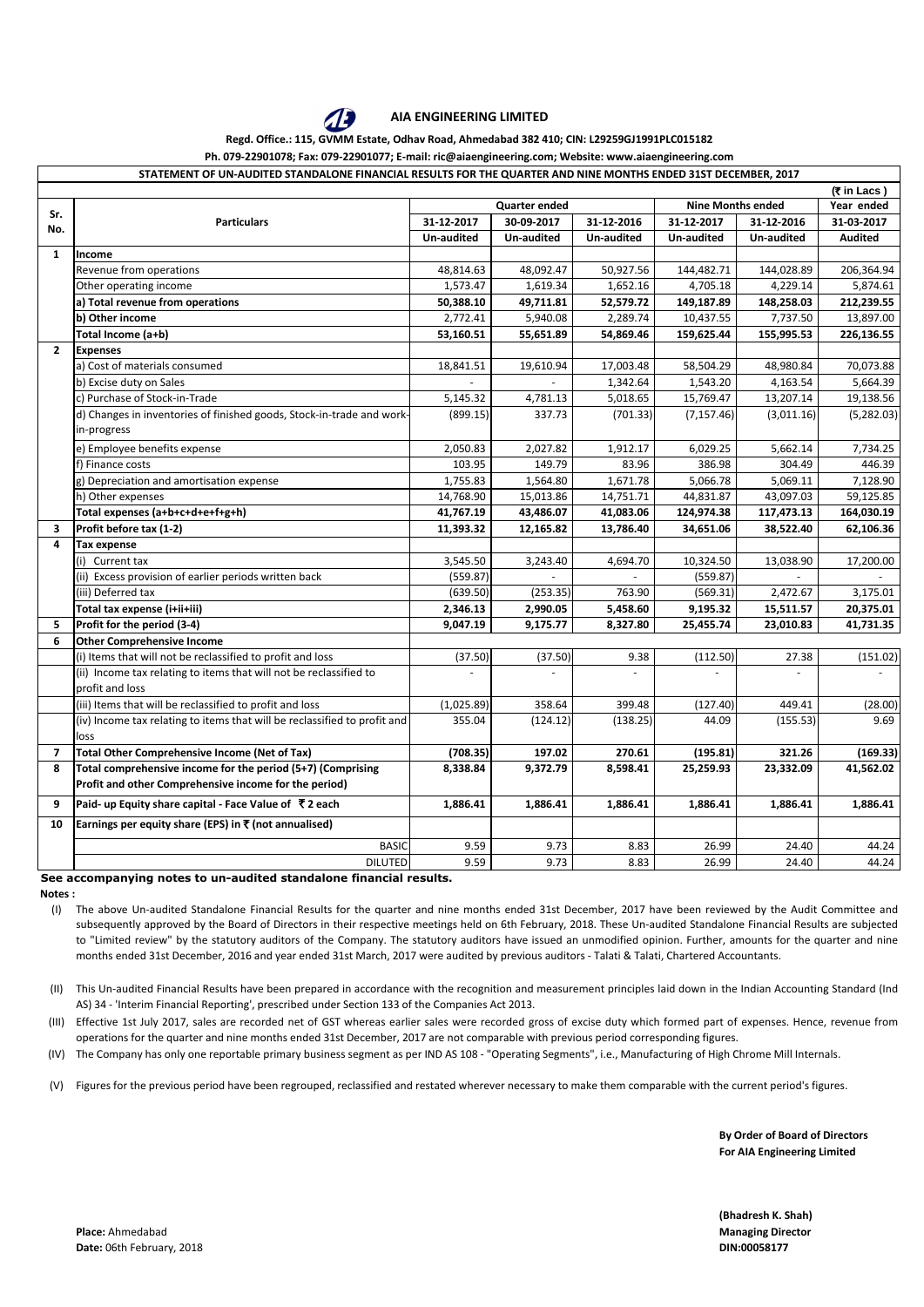

## **AIA ENGINEERING LIMITED**

**Regd. Office.: 115, GVMM Estate, Odhav Road, Ahmedabad 382 410; CIN: L29259GJ1991PLC015182**

**Ph. 079-22901078; Fax: 079-22901077; E-mail: ric@aiaengineering.com; Website: www.aiaengineering.com**

**STATEMENT OF UN-AUDITED CONSOLIDATED FINANCIAL RESULTS FOR THE QUARTER AND NINE MONTHS ENDED 31ST DECEMBER, 2017**

|                |                                                                 |                   |                      |                          |                   |                          | (₹ in Lacs)    |
|----------------|-----------------------------------------------------------------|-------------------|----------------------|--------------------------|-------------------|--------------------------|----------------|
| Sr.<br>No.     | <b>Particulars</b>                                              |                   | <b>Quarter ended</b> |                          | Nine months ended |                          | Year ended     |
|                |                                                                 | 31-12-2017        | 30-09-2017           | 31-12-2016               | 31-12-2017        | 31-12-2016               | 31-03-2017     |
|                |                                                                 | <b>Un-audited</b> | <b>Un-audited</b>    | <b>Un-audited</b>        | <b>Un-audited</b> | <b>Un-audited</b>        | <b>Audited</b> |
| $\mathbf{1}$   | Income                                                          |                   |                      |                          |                   |                          |                |
|                | Revenue from operations                                         | 55,638.96         | 54,294.30            | 59,096.58                | 167,572.74        | 160,979.88               | 223,923.48     |
|                | Other operating income                                          | 1,577.47          | 1,620.29             | 1,653.89                 | 4,710.76          | 4,234.10                 | 8,110.82       |
|                | a) Total revenue from operations                                | 57,216.43         | 55,914.59            | 60,750.47                | 172,283.50        | 165,213.98               | 232,034.30     |
|                | b) Other income                                                 | 3,212.11          | 2,168.88             | 2,229.40                 | 7,230.87          | 7,957.08                 | 10,444.23      |
|                | Total Income (a+b)                                              | 60,428.54         | 58,083.47            | 62,979.87                | 179,514.37        | 173,171.06               | 242,478.53     |
| $\overline{2}$ | <b>Expenses</b>                                                 |                   |                      |                          |                   |                          |                |
|                | a) Cost of materials consumed                                   | 22,429.57         | 22,797.94            | 20,425.61                | 69,439.81         | 58,093.99                | 83,210.56      |
|                | b) Excise duty on sales                                         |                   |                      | 1,744.38                 | 2,155.28          | 5,373.70                 | 7,432.90       |
|                | c) Changes in inventories of finished goods, Stock-in-trade     | (1,820.56)        | (1, 256.54)          | (922.20)                 | (4,353.72)        | (9,874.61)               | (10,519.02)    |
|                | and work-in-progress                                            |                   |                      |                          |                   |                          |                |
|                | d) Employee benefits expense                                    | 2,883.48          | 2,848.28             | 2,713.05                 | 8,469.70          | 7,951.84                 | 10,671.07      |
|                | e) Finance costs                                                | 108.92            | 158.18               | 85.76                    | 407.46            | 306.43                   | 449.22         |
|                | f) Depreciation and amortisation expense                        | 1,788.83          | 1,595.53             | 1,701.04                 | 5,160.16          | 5,154.67                 | 7,247.71       |
|                | g) Other expenses                                               | 21,037.36         | 20,284.77            | 19,507.22                | 59,660.28         | 56,212.21                | 77,781.78      |
|                | Total expenses (a+b+c+d+e+f+g)                                  | 46,427.60         | 46,428.16            | 45,254.86                | 140,938.97        | 123,218.23               | 176,274.22     |
| 3              | Profit before tax (1-2)                                         | 14,000.94         | 11,655.31            | 17,725.01                | 38,575.40         | 49,952.83                | 66,204.31      |
| 4              | <b>Tax expense</b>                                              |                   |                      |                          |                   |                          |                |
|                | Current tax<br>(i)                                              | 3,691.38          | 3,284.91             | 4,655.10                 | 10,556.56         | 13,132.68                | 17,366.59      |
|                | (ii) Excess provision of earlier periods written back           | (573.97)          |                      |                          | (573.97)          |                          |                |
|                | (iii) Deferred tax                                              | (769.05)          | (294.06)             | 1,022.15                 | (593.95)          | 2,624.62                 | 3,116.40       |
|                | Total tax expense (i+ii+iii)                                    | 2,348.36          | 2,990.85             | 5,677.25                 | 9,388.64          | 15,757.30                | 20,482.99      |
| 5              | Profit for the period (3-4)                                     | 11,652.58         | 8,664.46             | 12,047.76                | 29,186.76         | 34,195.53                | 45,721.32      |
| 6              | Other comprehensive income:                                     |                   |                      |                          |                   |                          |                |
|                | (i) Items that will not be reclassified to profit and loss      | (42.69)           | (39.67)              | 4.45                     | (122.03)          | 15.90                    | (2,707.93)     |
|                | (ii) Income tax relating to items that will not be reclassified | $\overline{a}$    |                      | $\overline{\phantom{a}}$ |                   | $\overline{\phantom{a}}$ |                |
|                | to profit and loss                                              |                   |                      |                          |                   |                          |                |
|                | (iii) Items that will be reclassified to profit and loss        | (1,698.25)        | 138.32               | (145.14)                 | (1,358.29)        | (978.90)                 | (28.00)        |
|                | (iv) Income tax relating to items that will be reclassified to  | 355.04            | (241.16)             | 50.23                    | 44.09             | 394.49                   | 947.44         |
|                | profit and loss                                                 |                   |                      |                          |                   |                          |                |
| $\overline{7}$ | Total other comprehensive income (net of tax)                   | (1, 385.90)       | (142.51)             | (90.46)                  | (1,436.23)        | (568.51)                 | (1,788.49)     |
| 8              | Total comprehensive income for the period (5+7)                 | 10,266.68         | 8,521.95             | 11,957.30                | 27,750.53         | 33,627.02                | 43,932.83      |
|                | (Comprising profit and other comprehensive income for           |                   |                      |                          |                   |                          |                |
|                | the period)                                                     |                   |                      |                          |                   |                          |                |
| 9              | Net profit attributable to:                                     |                   |                      |                          |                   |                          |                |
|                | a) Owners of the Company                                        | 11,615.25         | 8,650.86             | 12,031.42                | 29,114.80         | 34,164.54                | 45,676.93      |
|                | b) Non-Controlling Interest                                     | 37.33             | 13.60                | 16.34                    | 71.96             | 30.99                    | 44.39          |
| 10             | Other comprehensive income attributable to:                     |                   |                      |                          |                   |                          |                |
|                | a) Owners of the Company                                        | (1, 384.59)       | (141.97)             | (89.22)                  | (1,433.83)        | (565.62)                 | (1,786.42)     |
|                | b) Non-Controlling Interest                                     | (1.31)            | (0.54)               | (1.24)                   | (2.40)            | (2.89)                   | (2.07)         |
| 11             | Total comprehensive income attributable to:                     |                   |                      |                          |                   |                          |                |
|                | a) Owners of the Company                                        | 10,230.66         | 8,508.89             | 11,942.20                | 27,680.97         | 33,598.92                | 43,890.51      |
|                | b) Non-Controlling Interest                                     | 36.02             | 13.06                | 15.10                    | 69.56             | 28.10                    | 42.32          |
| 12             | Paid- up equity share capital - face value of $\bar{x}$ 2 each  | 1,886.41          | 1,886.41             | 1,886.41                 | 1,886.41          | 1,886.41                 | 1,886.41       |
| 13             | Earning per equity share (EPS) in $\bar{\tau}$ (not annualised) |                   |                      |                          |                   |                          |                |
|                | Basic                                                           | 12.31             | 9.17                 | 12.76                    | 30.87             | 36.22                    | 48.43          |
|                | Diluted                                                         | 12.31             | 9.17                 | 12.76                    | 30.87             | 36.22                    | 48.43          |
|                |                                                                 |                   |                      |                          |                   |                          |                |

**See accompanying notes to un-audited consolidated financial results.**